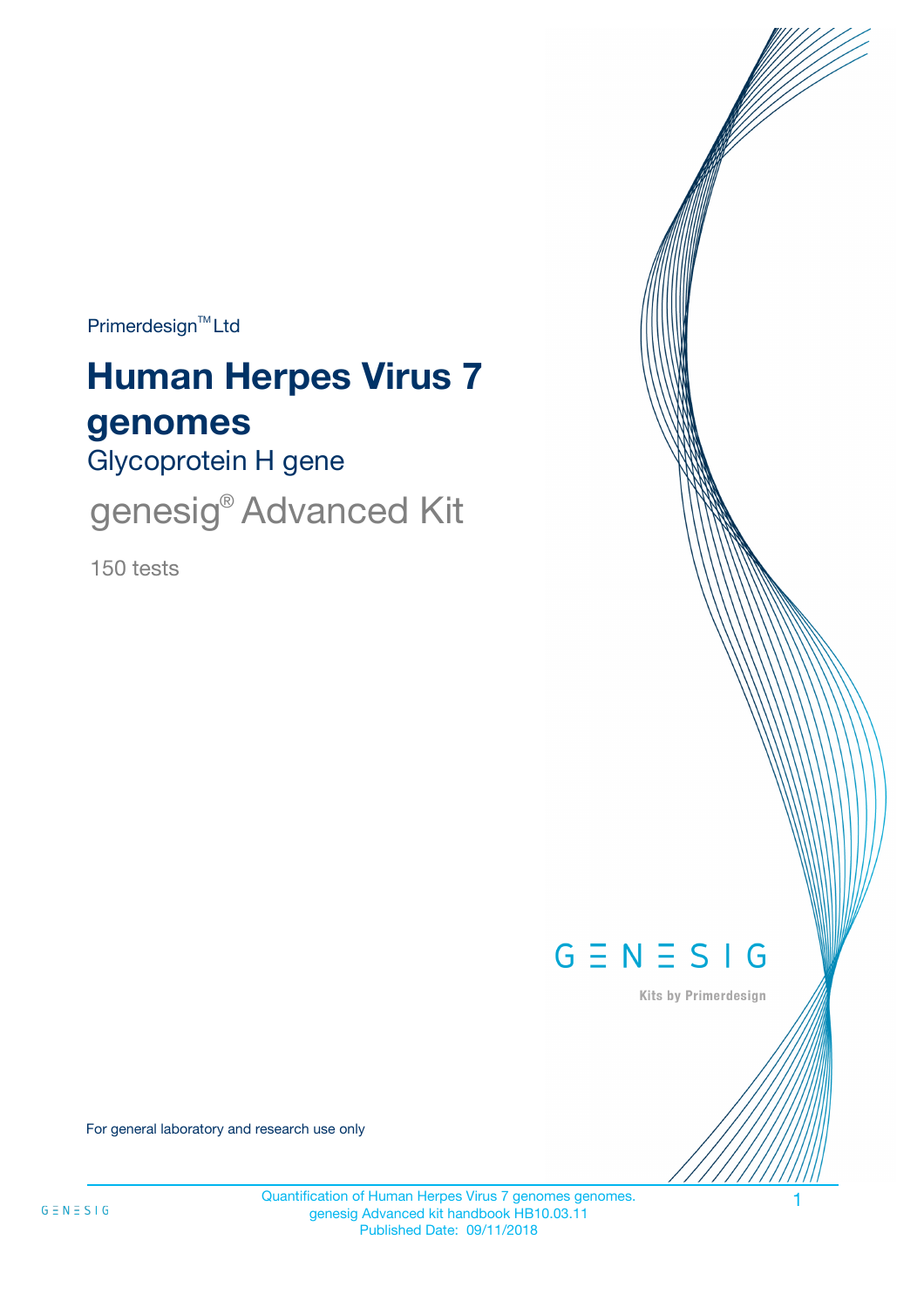### Introduction to Human Herpes Virus 7 genomes

Human Herpesvirus 7 (HHV7) is a member of the Herpesviridae family with a linear doublestranded DNA genome of just over 153K nucleotides in length. The genome is situated in the core of the viral particle and is surrounded by a capsid, tegument and finally an envelope forming the virion of around 100nm in diameter. This virus causes roseola infantum, a cutaneous condition affecting young children.

This virus enters the host cell and once in the cell nucleus, replicates its genome in order beginning with genes that encode proteins involved in the replication process and lastly structural proteins. The primary mode of transmission is unknown but vertical transmission and transmission through infected blood products have both been seen.

Infection with this virus causes a sudden fever in children between 6 months and 2 years of age which can persist for several days. After the fever subsides, a rash spreading from the trunk to the neck and legs can be seen and usually lasts 1 to 2 days.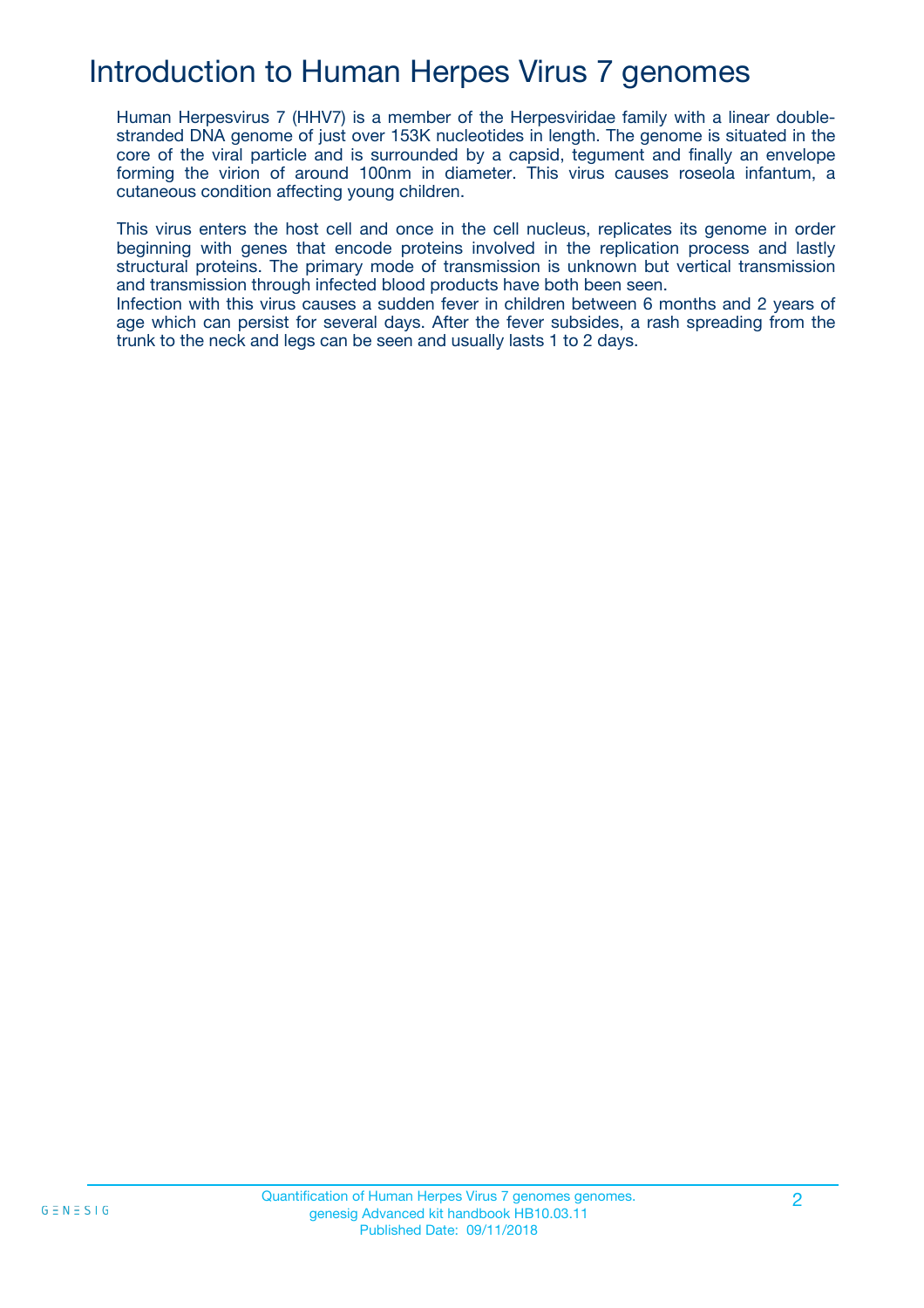# **Specificity**

The Primerdesign genesig Kit for Human Herpes Virus 7 genomes (HHV7) genomes is designed for the in vitro quantification of HHV7 genomes. The kit is designed to have a broad detection profile. Specifically, the primers represent 100% homology with over 95% of the NCBI database reference sequences available at the time of design.

The dynamics of genetic variation means that new sequence information may become available after the initial design. Primerdesign periodically reviews the detection profiles of our kits and when required releases new versions.

Our kit for human herpes virus 7 genomes (HHV7) has been designed for the specific and exclusive in vitro quantification of all HHV7 isolates. The primers and probe sequences in this kit have 100% homology with with over 95% of reference sequences contained in the NCBI database including the RK and JI strains. The primers have no significant homology to any other herpes virus strains.

If you require further information, or have a specific question about the detection profile of this kit then please send an e.mail to enquiry@primerdesign.co.uk and our bioinformatics team will answer your question.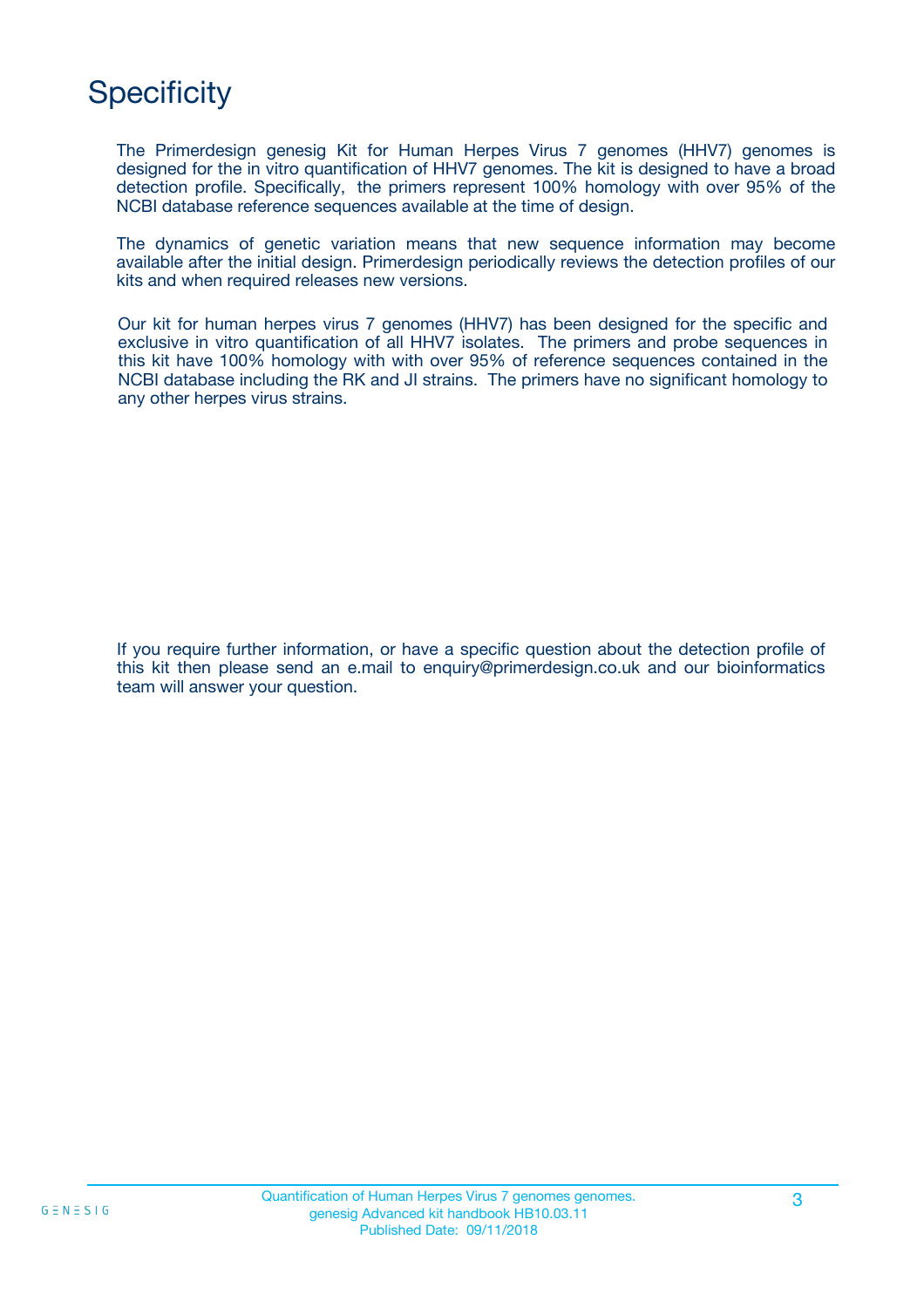### Kit contents

- **HHV7 specific primer/probe mix (150 reactions BROWN)** FAM labelled
- **HHV7 positive control template (for Standard curve RED)**
- **Internal extraction control primer/probe mix (150 reactions BROWN)** VIC labelled as standard
- **Internal extraction control DNA (150 reactions BLUE)**
- **Endogenous control primer/probe mix (150 reactions BROWN)** FAM labelled
- **RNase/DNase free water (WHITE)** for resuspension of primer/probe mixes
- **Template preparation buffer (YELLOW)** for resuspension of internal control template, positive control template and standard curve preparation

### Reagents and equipment to be supplied by the user

#### **Real-time PCR Instrument**

#### **Extraction kit**

This kit is recommended for use with genesig Easy DNA/RNA extraction kit. However, it is designed to work well with all processes that yield high quality RNA and DNA with minimal PCR inhibitors.

#### **oasig**TM **lyophilised or Precision**®**PLUS 2X qPCR Master Mix**

This kit is intended for use with oasig or PrecisionPLUS2X qPCR Master Mix.

**Pipettors and Tips**

**Vortex and centrifuge**

#### **Thin walled 1.5 ml PCR reaction tubes**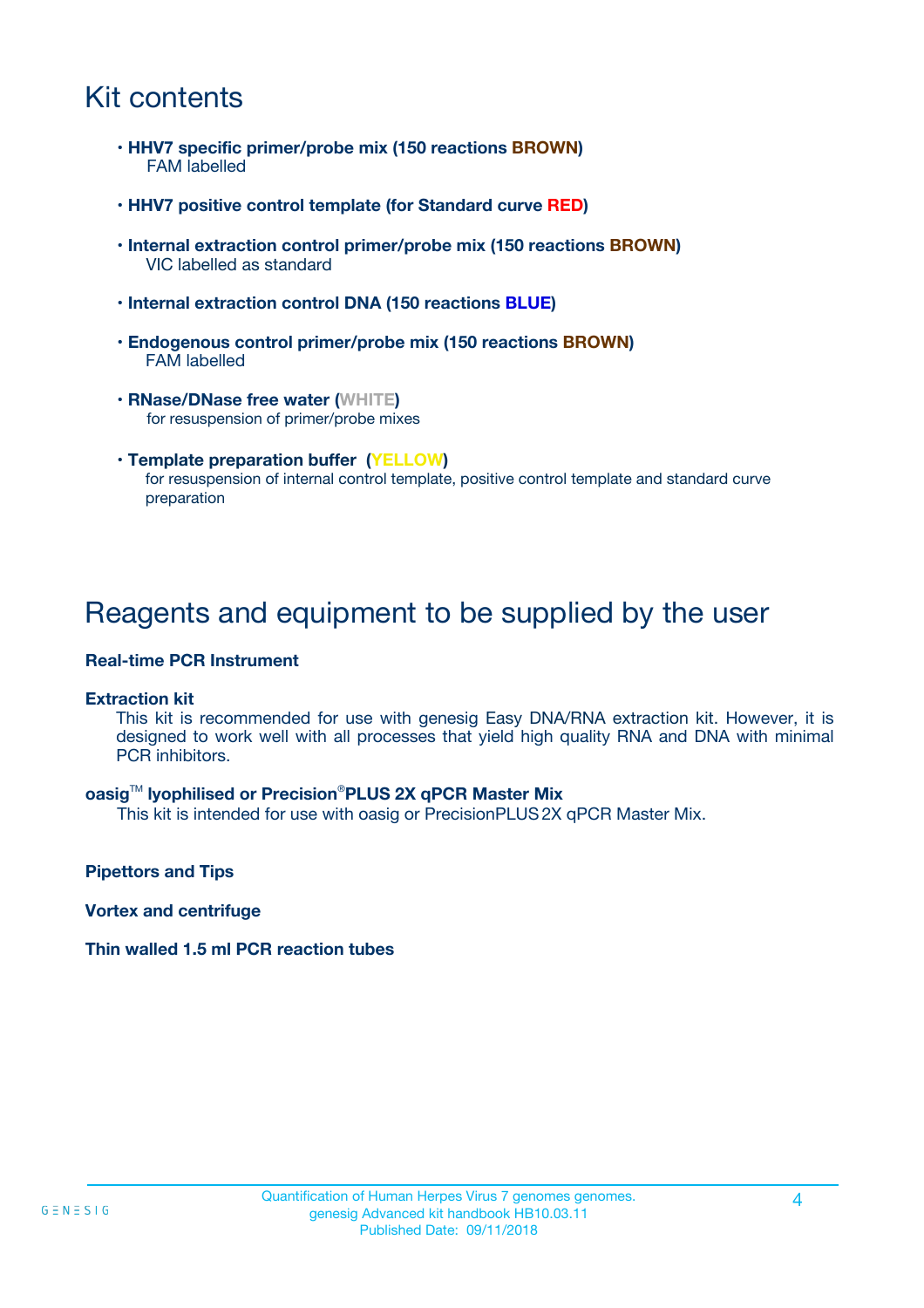### Kit storage and stability

This kit is stable at room temperature but should be stored at -20ºC on arrival. Once the lyophilised components have been resuspended they should not be exposed to temperatures above -20°C for longer than 30 minutes at a time and unnecessary repeated freeze/thawing should be avoided. The kit is stable for six months from the date of resuspension under these circumstances.

If a standard curve dilution series is prepared this can be stored frozen for an extended period. If you see any degradation in this serial dilution a fresh standard curve can be prepared from the positive control.

Primerdesign does not recommend using the kit after the expiry date stated on the pack.

### Suitable sample material

All kinds of sample material suited for PCR amplification can be used. Please ensure the samples are suitable in terms of purity, concentration, and DNA integrity (An internal PCR control is supplied to test for non specific PCR inhibitors). Always run at least one negative control with the samples. To prepare a negative-control, replace the template DNA sample with RNase/DNase free water.

### Dynamic range of test

Under optimal PCR conditions genesig HHV7 detection kits have very high priming efficiencies of >95% and can detect less than 100 copies of target template.

### Notices and disclaimers

This product is developed, designed and sold for research purposes only. It is not intended for human diagnostic or drug purposes or to be administered to humans unless clearly expressed for that purpose by the Food and Drug Administration in the USA or the appropriate regulatory authorities in the country of use. During the warranty period Primerdesign genesig detection kits allow precise and reproducible data recovery combined with excellent sensitivity. For data obtained by violation to the general GLP guidelines and the manufacturer's recommendations the right to claim under guarantee is expired. PCR is a proprietary technology covered by several US and foreign patents. These patents are owned by Roche Molecular Systems Inc. and have been sub-licensed by PE Corporation in certain fields. Depending on your specific application you may need a license from Roche or PE to practice PCR. Additional information on purchasing licenses to practice the PCR process may be obtained by contacting the Director of Licensing at Roche Molecular Systems, 1145 Atlantic Avenue, Alameda, CA 94501 or Applied Biosystems business group of the Applera Corporation, 850 Lincoln Centre Drive, Foster City, CA 94404. In addition, the 5' nuclease assay and other homogeneous amplification methods used in connection with the PCR process may be covered by U.S. Patents 5,210,015 and 5,487,972, owned by Roche Molecular Systems, Inc, and by U.S. Patent 5,538,848, owned by The Perkin-Elmer Corporation.

# Trademarks

Primerdesign™ is a trademark of Primerdesign Ltd.

genesig $^\circledR$  is a registered trademark of Primerdesign Ltd.

The PCR process is covered by US Patents 4,683,195, and 4,683,202 and foreign equivalents owned by Hoffmann-La Roche AG. BI, ABI PRISM® GeneAmp® and MicroAmp® are registered trademarks of the Applera Genomics (Applied Biosystems Corporation). BIOMEK® is a registered trademark of Beckman Instruments, Inc.; iCycler™ is a registered trademark of Bio-Rad Laboratories, Rotor-Gene is a trademark of Corbett Research. LightCycler™ is a registered trademark of the Idaho Technology Inc. GeneAmp®, TaqMan® and AmpliTaqGold® are registered trademarks of Roche Molecular Systems, Inc., The purchase of the Primerdesign™ reagents cannot be construed as an authorization or implicit license to practice PCR under any patents held by Hoffmann-LaRoche Inc.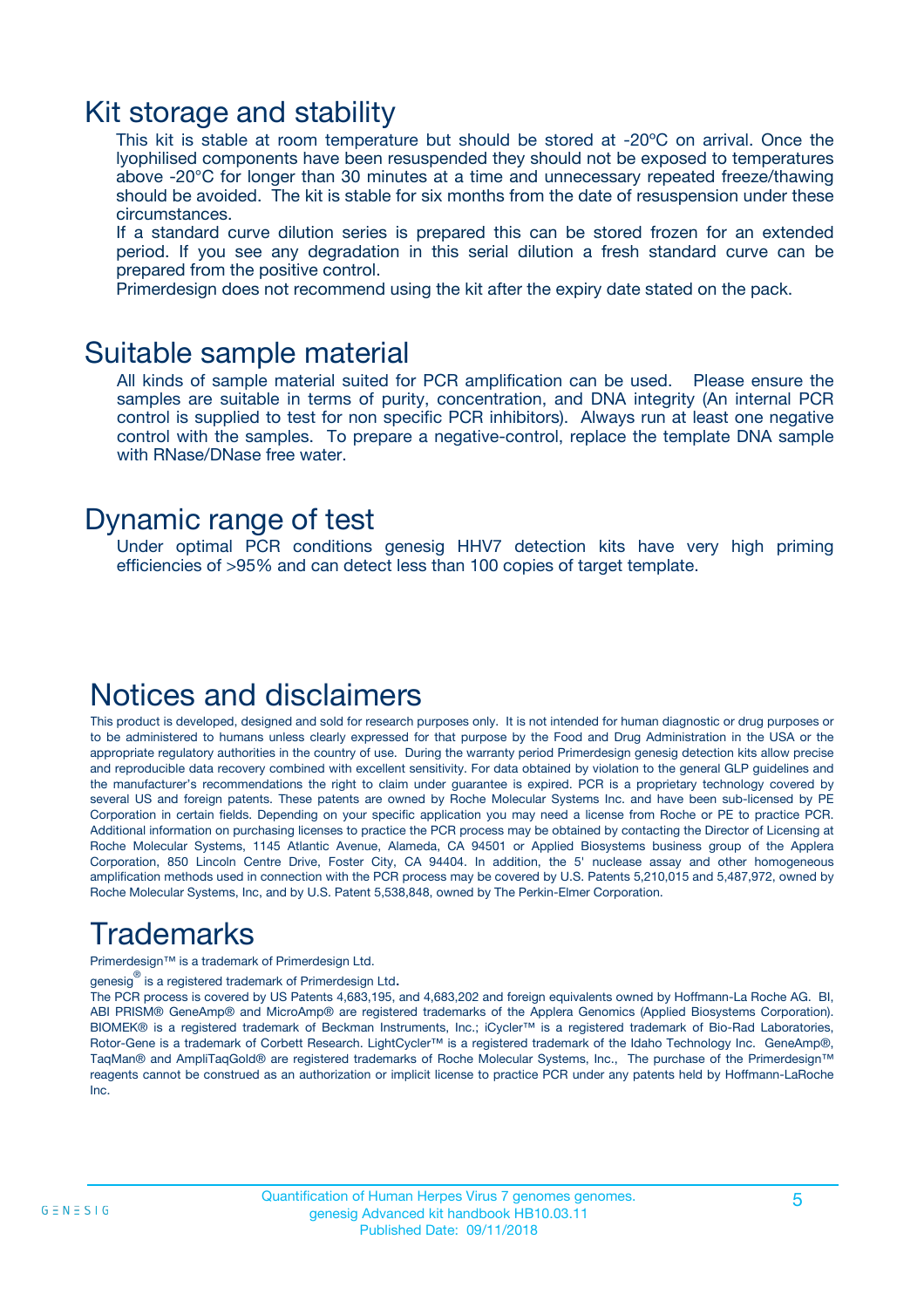### Principles of the test

#### **Real-time PCR**

A HHV7 specific primer and probe mix is provided and this can be detected through the FAM channel.

The primer and probe mix provided exploits the so-called TaqMan® principle. During PCR amplification, forward and reverse primers hybridize to the HHV7 DNA. A fluorogenic probe is included in the same reaction mixture which consists of a DNA probe labeled with a 5`-dye and a 3`-quencher. During PCR amplification, the probe is cleaved and the reporter dye and quencher are separated. The resulting increase in fluorescence can be detected on a range of qPCR platforms.

#### **Positive control**

For copy number determination and as a positive control for the PCR set up, the kit contains a positive control template. This can be used to generate a standard curve of HHV7 copy number / Cq value. Alternatively the positive control can be used at a single dilution where full quantitative analysis of the samples is not required. Each time the kit is used, at least one positive control reaction must be included in the run. A positive result indicates that the primers and probes for detecting the target HHV7 gene worked properly in that particular experimental scenario. If a negative result is obtained the test results are invalid and must be repeated. Care should be taken to ensure that the positive control does not contaminate any other kit component which would lead to false-positive results. This can be achieved by handling this component in a Post PCR environment. Care should also be taken to avoid cross-contamination of other samples when adding the positive control to the run. This can be avoided by sealing all other samples and negative controls before pipetting the positive control into the positive control well.

#### **Negative control**

To validate any positive findings a negative control reaction should be included every time the kit is used. For this reaction the RNase/DNase free water should be used instead of template. A negative result indicates that the reagents have not become contaminated while setting up the run.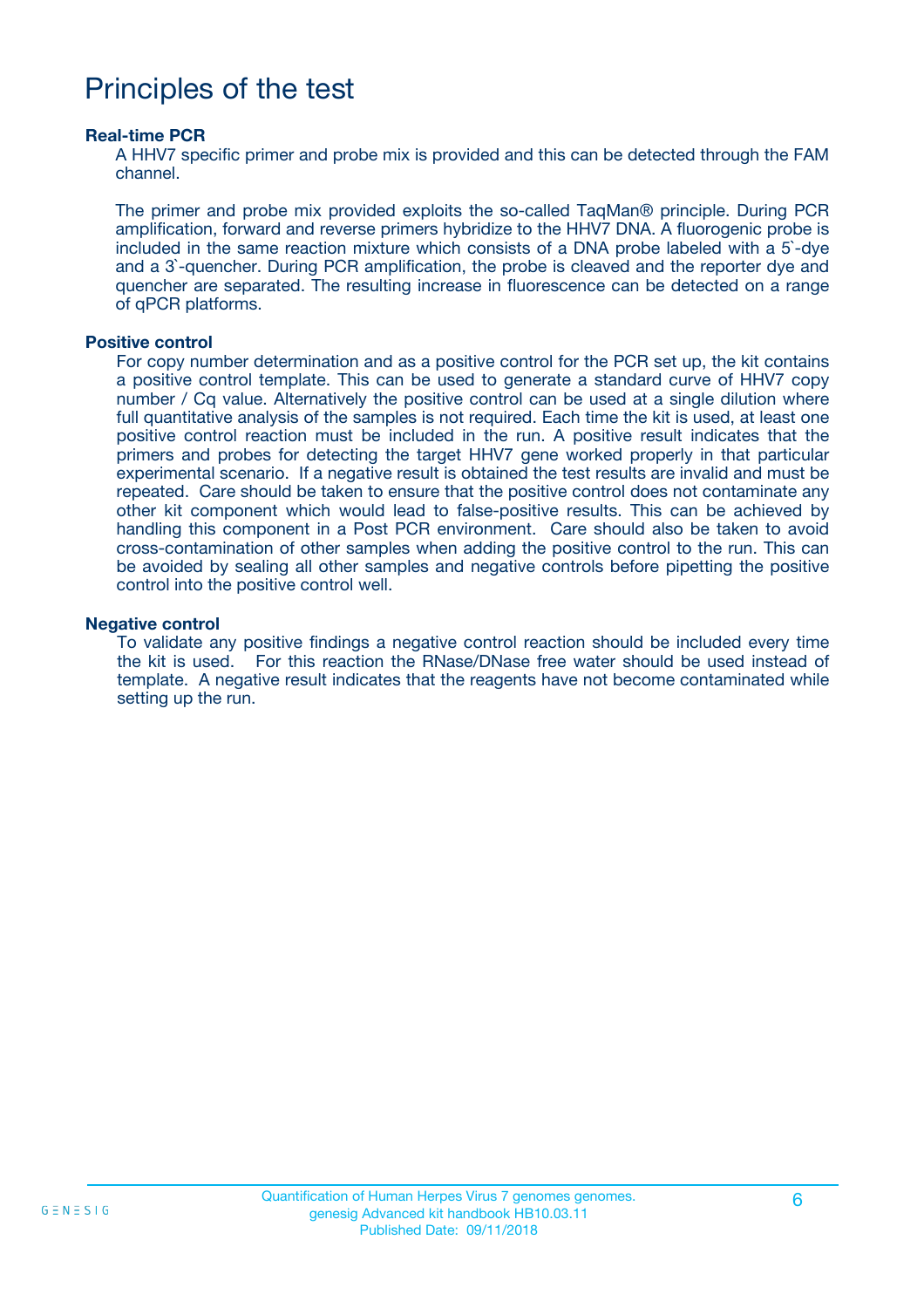#### **Internal DNA extraction control**

When performing DNA extraction, it is often advantageous to have an exogenous source of DNA template that is spiked into the lysis buffer. This control DNA is then co-purified with the sample DNA and can be detected as a positive control for the extraction process. Successful co-purification and qPCR for the control DNA also indicates that PCR inhibitors are not present at a high concentration.

A separate primer and probe mix are supplied with this kit to detect the exogenous DNA using qPCR. The primers are present at PCR limiting concentrations which allows multiplexing with the target sequence primers. Amplification of the control DNA does not interfere with detection of the HHV7 target DNA even when present at low copy number. The Internal control is detected through the VIC channel and gives a Cq value of 28+/-3.

#### **Endogenous control**

To confirm extraction of a valid biological template, a primer and probe mix is included to detect an endogenous gene. Detection of the endogenous control is through the FAM channel and it is NOT therefore possible to perform a multiplex with the HHV7 primers. A poor endogenous control signal may indicate that the sample did not contain sufficient biological material.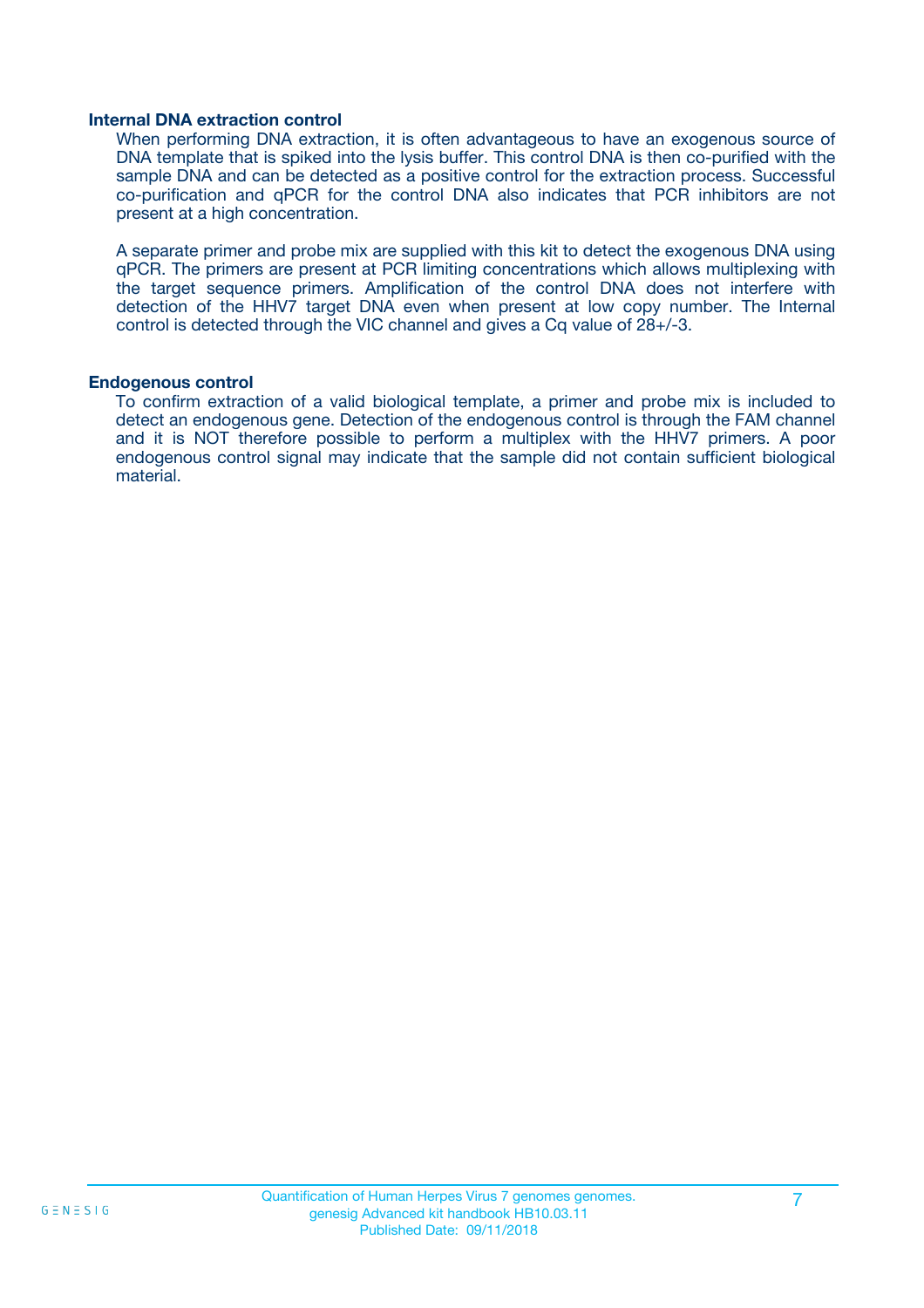### Resuspension protocol

To minimize the risk of contamination with foreign DNA, we recommend that all pipetting be performed in a PCR clean environment. Ideally this would be a designated PCR lab or PCR cabinet. Filter tips are recommended for all pipetting steps.

- **1. Pulse-spin each tube in a centrifuge before opening.** This will ensure lyophilised primer and probe mix is in the base of the tube and is not spilt upon opening the tube.
- **2. Resuspend the primer/probe mixes in the RNase/DNase free water supplied, according to the table below:**

To ensure complete resuspension, vortex each tube thoroughly.

| Component - resuspend in water                       |          |  |
|------------------------------------------------------|----------|--|
| <b>Pre-PCR pack</b>                                  |          |  |
| HHV7 primer/probe mix (BROWN)                        | $165$ µ  |  |
| Internal extraction control primer/probe mix (BROWN) | $165$ µl |  |
| Endogenous control primer/probe mix (BROWN)          | 165 µl   |  |

**3. Resuspend the internal control template and positive control template in the template preparation buffer supplied, according to the table below:** To ensure complete resuspension, vortex each tube thoroughly.

| Component - resuspend in template preparation buffer |  |  |  |
|------------------------------------------------------|--|--|--|
| <b>Pre-PCR heat-sealed foil</b>                      |  |  |  |
| Internal extraction control DNA (BLUE)               |  |  |  |
| <b>Post-PCR heat-sealed foil</b>                     |  |  |  |
| HHV7 Positive Control Template (RED) *               |  |  |  |

\* This component contains high copy number template and is a VERY significant contamination risk. It must be opened and handled in a separate laboratory environment, away from the other components.

### DNA extraction

The internal extraction control DNA can be added either to the DNA lysis/extraction buffer or to the DNA sample once it has been resuspended in lysis buffer.

**DO NOT add the internal extraction control DNA directly to the unprocessed biological sample as this will lead to degradation and a loss in signal.**

- **1. Add 4µl of the Internal extraction control DNA (BLUE) to each sample in DNA lysis/extraction buffer per sample.**
- **2. Complete DNA extraction according to the manufacturers protocols.**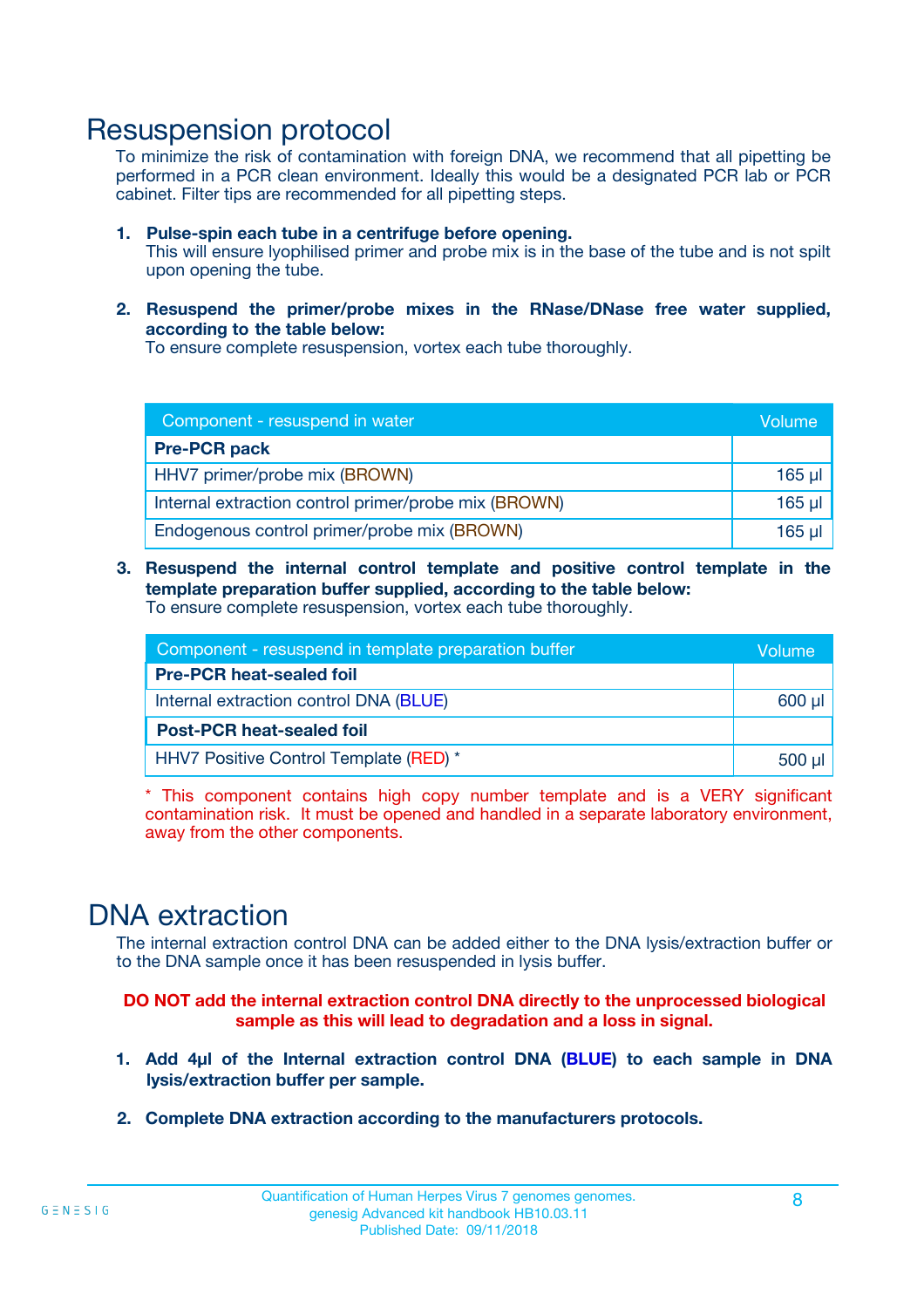# qPCR detection protocol

**1. For each DNA sample prepare a reaction mix according to the table below:** Include sufficient reactions for positive and negative controls.

| Component                                            | Volume   |
|------------------------------------------------------|----------|
| oasig or PrecisionPLUS 2X qPCR Master Mix            | $10 \mu$ |
| HHV7 primer/probe mix (BROWN)                        | 1 µI l   |
| Internal extraction control primer/probe mix (BROWN) | 1 µl     |
| <b>RNase/DNase free water (WHITE)</b>                | $3 \mu$  |
| <b>Final Volume</b>                                  | 15 µl    |

**2. For each DNA sample prepare an endogenous control reaction according to the table below (Optional):**

**This control reaction will provide useful information regarding the quality of the biological sample.**

| Component                                   | Volume   |
|---------------------------------------------|----------|
| oasig or PrecisionPLUS 2X qPCR Master Mix   | $10 \mu$ |
| Endogenous control primer/probe mix (BROWN) | 1 µI     |
| <b>RNase/DNase free water (WHITE)</b>       | $4 \mu$  |
| <b>Final Volume</b>                         | 15 µl    |

- **3. Pipette 15µl of each mix into individual wells according to your qPCR experimental plate set up.**
- **4. Prepare sample DNA templates for each of your samples.**
- **5. Pipette 5µl of DNA template into each well, according to your experimental plate set up.**

For negative control wells use 5µl of RNase/DNase free water. The final volume in each well is 20ul.

**6. If a standard curve is included for quantitative analysis, prepare a reaction mix according to the table below:**

| Component                                 | Volume          |
|-------------------------------------------|-----------------|
| oasig or PrecisionPLUS 2X qPCR Master Mix | $10 \mu$        |
| HHV7 primer/probe mix (BROWN)             |                 |
| <b>RNase/DNase free water (WHITE)</b>     | $4 \mu$         |
| <b>Final Volume</b>                       | 15 <sub>µ</sub> |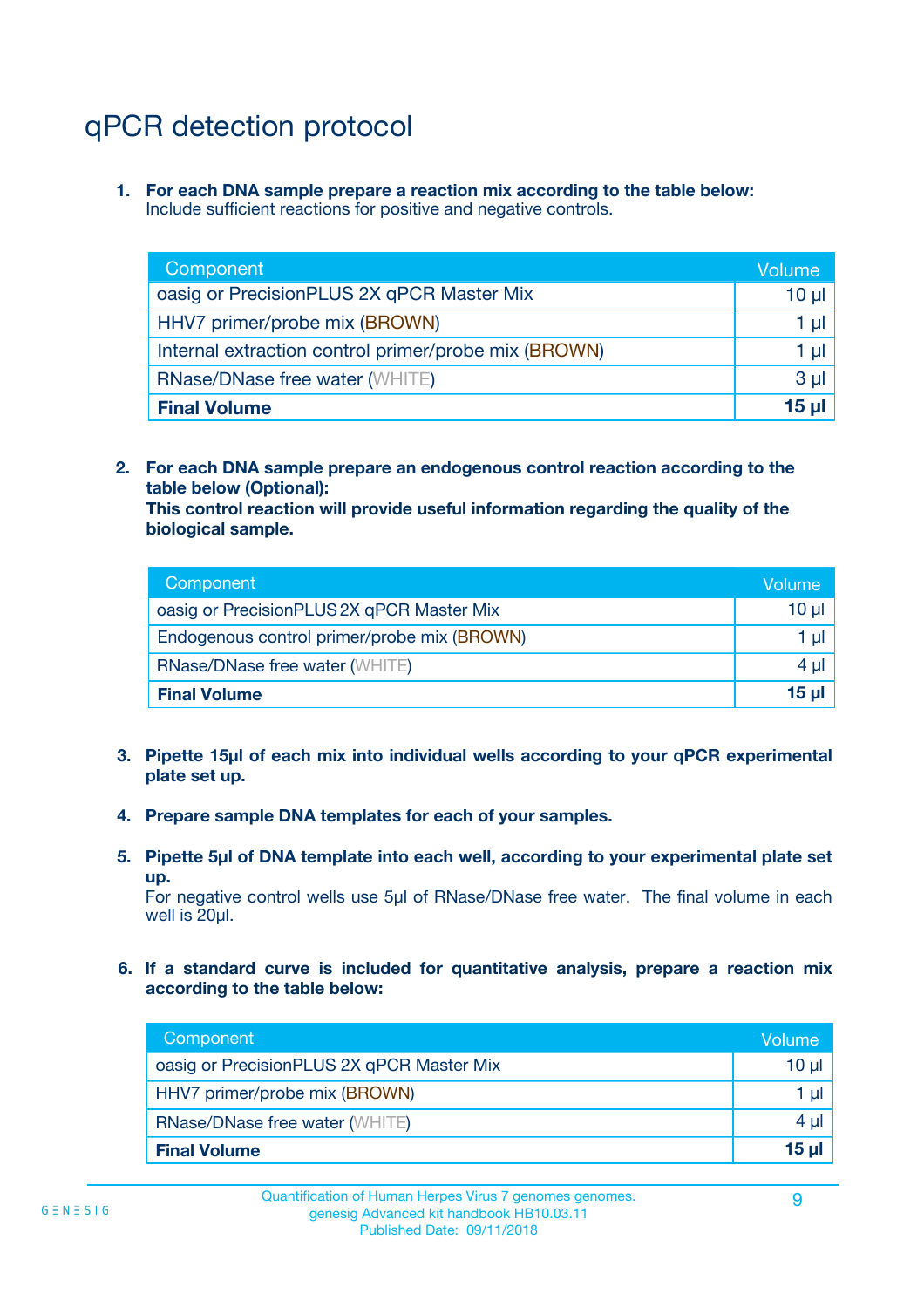#### **7. Preparation of standard curve dilution series.**

- 1) Pipette 90µl of template preparation buffer into 5 tubes and label 2-6
- 2) Pipette 10µl of Positive Control Template (RED) into tube 2
- 3) Vortex thoroughly
- 4) Change pipette tip and pipette 10µl from tube 2 into tube 3
- 5) Vortex thoroughly

Repeat steps 4 and 5 to complete the dilution series

| <b>Standard Curve</b>         | <b>Copy Number</b>     |
|-------------------------------|------------------------|
| Tube 1 Positive control (RED) | $2 \times 10^5$ per µl |
| Tube 2                        | $2 \times 10^4$ per µl |
| Tube 3                        | $2 \times 10^3$ per µl |
| Tube 4                        | $2 \times 10^2$ per µl |
| Tube 5                        | 20 per µl              |
| Tube 6                        | 2 per µl               |

**8. Pipette 5µl of standard template into each well for the standard curve according to your experimental plate set up.**

#### The final volume in each well is 20µl.

# qPCR amplification protocol

Amplification conditions using oasig or PrecisionPLUS 2X qPCR Master Mix.

|             | <b>Step</b>       | <b>Time</b>     | Temp    |
|-------------|-------------------|-----------------|---------|
|             | Enzyme activation | 2 min           | 95 °C   |
| Cycling x50 | Denaturation      | 10 <sub>s</sub> | 95 $°C$ |
|             | DATA COLLECTION * | 60 s            | 60 °C   |

\* Fluorogenic data should be collected during this step through the FAM and VIC channels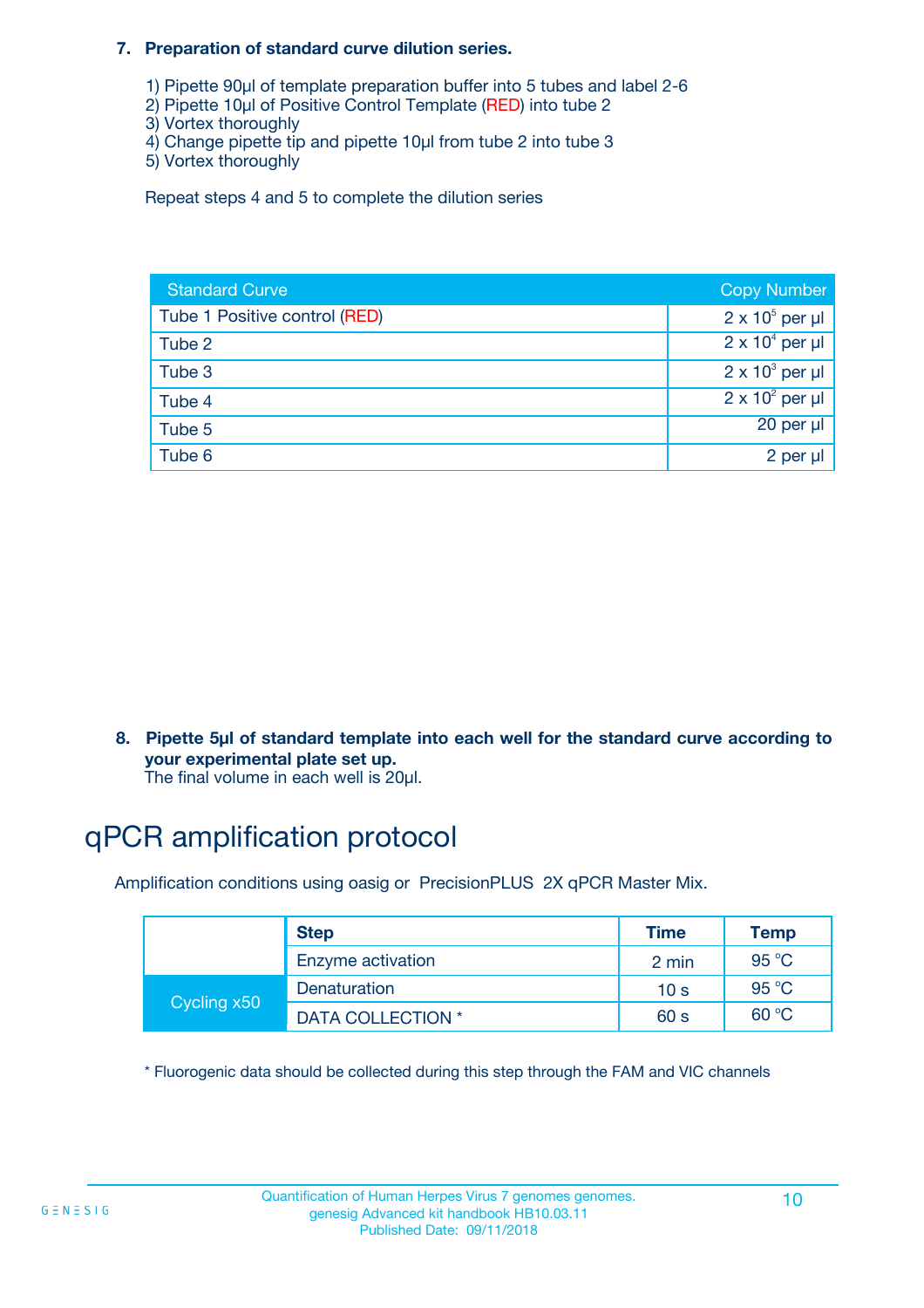# Interpretation of results

| <b>Target</b><br>(FAM) | <b>Internal</b><br>control<br>(NIC) | <b>Positive</b><br>control | <b>Negative</b><br>control | Interpretation                                                                                                  |
|------------------------|-------------------------------------|----------------------------|----------------------------|-----------------------------------------------------------------------------------------------------------------|
| $\leq 30$              | $+ 1 -$                             | ÷                          |                            | <b>POSITIVE QUANTITATIVE RESULT</b><br>calculate copy number                                                    |
| > 30                   | ٠                                   | ÷                          |                            | <b>POSITIVE QUANTITATIVE RESULT</b><br>calculate copy number                                                    |
| > 30                   |                                     | ÷                          |                            | <b>POSITIVE QUALITATIVE RESULT</b><br>do not report copy number as this<br>may be due to poor sample extraction |
|                        | ÷                                   | ÷                          |                            | <b>NEGATIVE RESULT</b>                                                                                          |
| $+ 1 -$                | $+ 1 -$                             | ÷                          | $\leq$ 35                  | <b>EXPERIMENT FAILED</b><br>due to test contamination                                                           |
| $+$ / -                | $+ 1 -$                             | ÷                          | > 35                       | $\star$                                                                                                         |
|                        |                                     | ÷                          |                            | <b>SAMPLE PREPARATION FAILED</b>                                                                                |
|                        |                                     |                            | $+$ /                      | <b>EXPERIMENT FAILED</b>                                                                                        |

Positive control template (**RED**) is expected to amplify between Cq 16 and 23. Failure to satisfy this quality control criterion is a strong indication that the experiment has been compromised.

\*Where the test sample is positive and the negative control is positive with a  $Ca > 35$ , the sample must be reinterpreted based on the relative signal strength of the two results:



If the sample amplifies  $> 5$  Cq earlier than the negative control then the sample should be reinterpreted (via the table above) with the negative control verified as negative.



If the sample amplifies  $< 5$  Cq earlier than the negative control then the positive sample result is invalidated and<br>the result should be determined  $the$  result should be inconclusive due to test contamination. The test for this sample should be repeated.